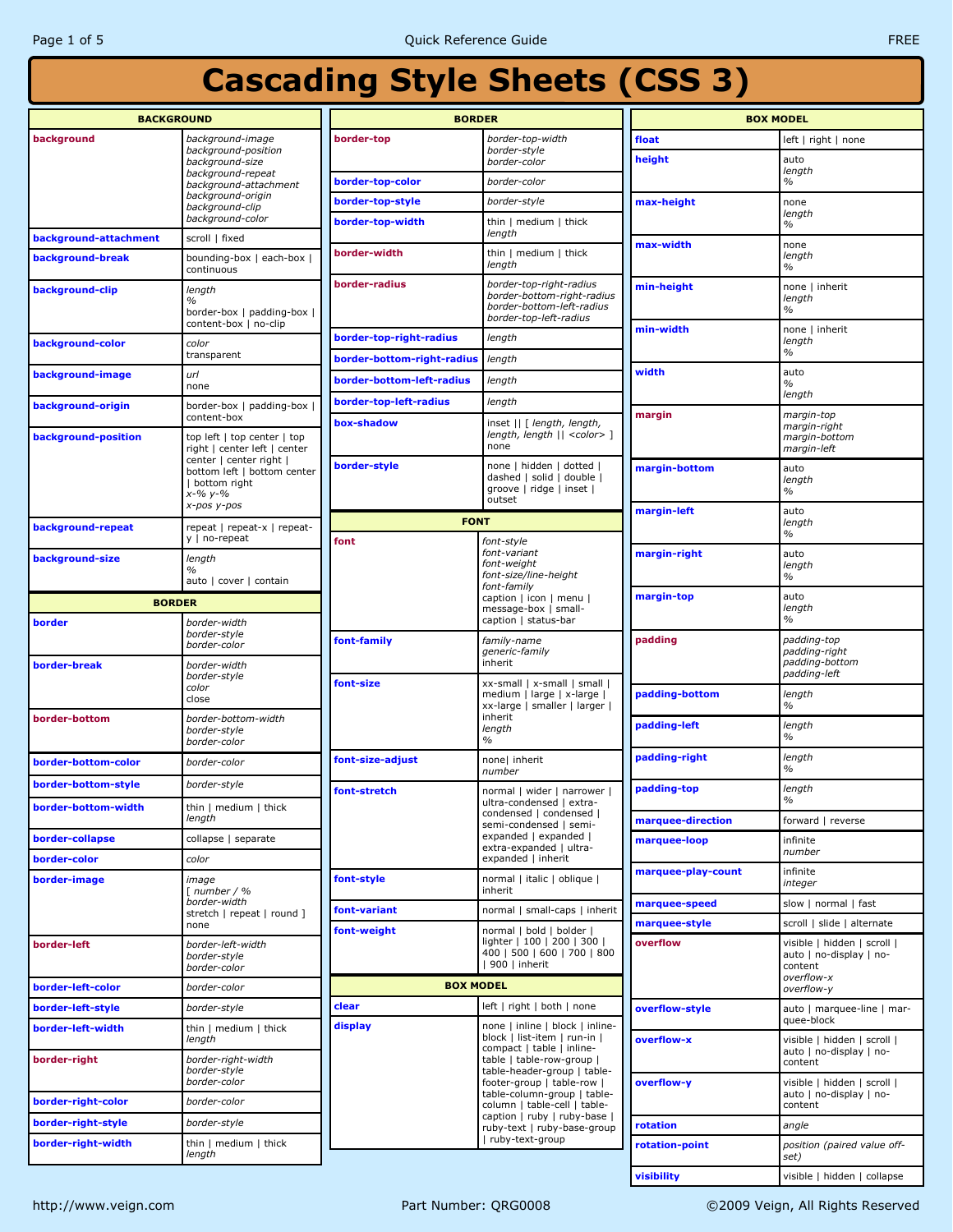| <b>TEXT</b>          |                                                                                             |  |  |  |  |  |
|----------------------|---------------------------------------------------------------------------------------------|--|--|--|--|--|
| direction            | Itr   rtl   inherit                                                                         |  |  |  |  |  |
| hanging-punctuation  | none   [ start   end   end-<br>edge ]                                                       |  |  |  |  |  |
| letter-spacing       | normal<br>lenath<br>$\%$                                                                    |  |  |  |  |  |
| punctuation-trim     | none   [start   end   adja-<br>cent]                                                        |  |  |  |  |  |
| text-align           | start   end   left   right  <br>center   justify                                            |  |  |  |  |  |
| text-align-last      | start   end   left   right  <br>center   justify                                            |  |  |  |  |  |
| text-decoration      | none   underline   overline  <br>line-through   blink                                       |  |  |  |  |  |
| text-emphasis        | none   [ [ accent   dot   circle<br>  disc] [ before   after ]? ]                           |  |  |  |  |  |
| text-indent          | length<br>$\%$                                                                              |  |  |  |  |  |
| text-justify         | auto   inter-word   inter-<br>ideograph   inter-cluster  <br>distribute   kashida   tibetan |  |  |  |  |  |
| text-outline         | none<br>color<br>length                                                                     |  |  |  |  |  |
| text-shadow          | none<br>color<br>length                                                                     |  |  |  |  |  |
| text-transform       | none   capitalize   uppercase<br>  lowercase                                                |  |  |  |  |  |
| text-wrap            | normal   unrestricted   none<br>suppress                                                    |  |  |  |  |  |
| unicode-bidi         | normal   embed   bidi-<br>override                                                          |  |  |  |  |  |
| white-space          | normal   pre   nowrap   pre-<br>wrap   pre-line                                             |  |  |  |  |  |
| white-space-collapse | preserve   collapse   pre-<br>serve-breaks   discard                                        |  |  |  |  |  |
| word-break           | normal   keep-all   loose  <br>break-strict   break-all                                     |  |  |  |  |  |
| word-spacing         | normal<br>length<br>$\%$                                                                    |  |  |  |  |  |
| word-wrap            | normal   break-word                                                                         |  |  |  |  |  |
|                      | COLUMN                                                                                      |  |  |  |  |  |
| column-count         | auto<br>number                                                                              |  |  |  |  |  |
| column-fill          | auto   balance                                                                              |  |  |  |  |  |
| column-gap           | normal<br>length                                                                            |  |  |  |  |  |
| column-rule          | column-rule-width<br>column-rule-style<br>column-rule-color                                 |  |  |  |  |  |
| column-rule-color    | color                                                                                       |  |  |  |  |  |
| column-rule-style    | border-style                                                                                |  |  |  |  |  |
| column-rule-width    | thin   medium   thick<br>length                                                             |  |  |  |  |  |
| columns              | column-width<br>column-count                                                                |  |  |  |  |  |
| column-span          | $1 \mid$ all                                                                                |  |  |  |  |  |
| column-width         | auto<br>length                                                                              |  |  |  |  |  |
|                      | <b>COLOR</b>                                                                                |  |  |  |  |  |
| color                | inherit                                                                                     |  |  |  |  |  |
|                      | color                                                                                       |  |  |  |  |  |
| opacity              | inherit<br>number                                                                           |  |  |  |  |  |

| <b>TEMPLATE LAYOUT</b> |                                                                                                            |  |  |  |  |
|------------------------|------------------------------------------------------------------------------------------------------------|--|--|--|--|
| box-align              | start   end   center   base-                                                                               |  |  |  |  |
| box-direction          | normal   reverse                                                                                           |  |  |  |  |
| box-flex               | number                                                                                                     |  |  |  |  |
| box-flex-group         | integer                                                                                                    |  |  |  |  |
| box-lines              | single   multiple                                                                                          |  |  |  |  |
| box-orient             | horizontal   vertical   inline-<br>axis   block-axis                                                       |  |  |  |  |
| box-pack               | start   end   center   justify                                                                             |  |  |  |  |
| box-sizing             | content-box   padding-box  <br>border-box   margin-box                                                     |  |  |  |  |
| tab-side               | top   bottom   left   right                                                                                |  |  |  |  |
| <b>TABLE</b>           |                                                                                                            |  |  |  |  |
| border-collapse        | collapse   separate                                                                                        |  |  |  |  |
| border-spacing         | length length                                                                                              |  |  |  |  |
| caption-side           | top   bottom   left   right                                                                                |  |  |  |  |
| empty-cells            | show   hide                                                                                                |  |  |  |  |
| table-layout           | auto   fixed                                                                                               |  |  |  |  |
| <b>SPEECH</b>          |                                                                                                            |  |  |  |  |
| cue                    | cue-before                                                                                                 |  |  |  |  |
|                        | cue-after                                                                                                  |  |  |  |  |
| cue-before             | uri [ silent   x-soft   soft  <br>medium   loud   x-loud]  <br>none   inherit ]<br>number<br>$\frac{0}{0}$ |  |  |  |  |
| cue-after              | uri [ silent   x-soft   soft  <br>medium   loud   x-loud]  <br>none   inherit ]<br>number<br>$\%$          |  |  |  |  |
| mark                   | mark-before<br>mark-after                                                                                  |  |  |  |  |
| mark-before            | string                                                                                                     |  |  |  |  |
| mark-after             | string                                                                                                     |  |  |  |  |
| pause                  | pause-before<br>pause-after                                                                                |  |  |  |  |
| pause-before           | none   x-weak   weak  <br>medium   strong   x-strong<br>I inherit<br>ите                                   |  |  |  |  |
| pause-after            | none   x-weak   weak  <br>medium   strong   x-strong<br>I inherit<br>time                                  |  |  |  |  |
| phonemes               | string                                                                                                     |  |  |  |  |
| rest                   | rest-before<br>rest-after                                                                                  |  |  |  |  |
| rest-before            | none   x-weak   weak  <br>medium   strong   x-strong<br>  inherit<br>time                                  |  |  |  |  |
| rest-after             | none   x-weak   weak  <br>medium   strong   x-strong<br>  inherit<br>time                                  |  |  |  |  |
| speak                  | none   normal   spell-out  <br>digits   literal-punctuation  <br>no-punctuation   inherit                  |  |  |  |  |
| voice-balance          | left   center   right   left-<br>wards   rightwards   inherit<br>number                                    |  |  |  |  |
| voice-duration         | time                                                                                                       |  |  |  |  |
|                        |                                                                                                            |  |  |  |  |

| <b>SPEECH</b>              |                                                                                                                                                                                                                                                                                                                                                                                |  |  |  |  |  |
|----------------------------|--------------------------------------------------------------------------------------------------------------------------------------------------------------------------------------------------------------------------------------------------------------------------------------------------------------------------------------------------------------------------------|--|--|--|--|--|
|                            |                                                                                                                                                                                                                                                                                                                                                                                |  |  |  |  |  |
| voice-family               | inherit   [ <specific-voice,<br>age, generic-voice, num-<br/><math>ber</math>&gt; 1</specific-voice,<br>                                                                                                                                                                                                                                                                       |  |  |  |  |  |
| voice-rate                 | x-slow   slow   medium  <br>fast   x-fast   inherit<br>%                                                                                                                                                                                                                                                                                                                       |  |  |  |  |  |
| voice-pitch                | x-low   low   medium   high<br>  x-high   inherit<br>number<br>$\frac{1}{2}$                                                                                                                                                                                                                                                                                                   |  |  |  |  |  |
| voice-pitch-range          | x-low   low   medium   high<br>  x-high   inherit<br>number                                                                                                                                                                                                                                                                                                                    |  |  |  |  |  |
| voice-stress               | strong   moderate   none  <br>reduced   inherit                                                                                                                                                                                                                                                                                                                                |  |  |  |  |  |
| voice-volume               | silent   x-soft   soft   me-<br>dium   loud   x-loud   inherit<br>number<br>$\frac{0}{0}$                                                                                                                                                                                                                                                                                      |  |  |  |  |  |
| <b>LIST &amp; MARKERS</b>  |                                                                                                                                                                                                                                                                                                                                                                                |  |  |  |  |  |
| list-style                 | list-style-type<br>list-style-position<br>list-style-image                                                                                                                                                                                                                                                                                                                     |  |  |  |  |  |
| list-style-image           | none<br>url                                                                                                                                                                                                                                                                                                                                                                    |  |  |  |  |  |
| list-style-position        | Inside   outside                                                                                                                                                                                                                                                                                                                                                               |  |  |  |  |  |
| list-style-type            | none   asterisks   box  <br>check   circle   diamond  <br>disc   hyphen   square  <br>decimal   decimal-leading-<br>zero   lower-roman   upper-<br>roman   lower-alpha   up-<br>per-alpha   lower-greek  <br>lower-latin   upper-latin  <br>hebrew   armenian   geor-<br>gian   cjk-ideographic  <br>hiragana   katakana   hira-<br>gana-iroha   katakana-iroha<br>  footnotes |  |  |  |  |  |
| marker-offset              | auto<br>length                                                                                                                                                                                                                                                                                                                                                                 |  |  |  |  |  |
| <b>ANIMATIONS</b>          |                                                                                                                                                                                                                                                                                                                                                                                |  |  |  |  |  |
| animation                  | animation-name<br>animation-duration<br>animation-timing-function<br>animation-delay<br>animation-iteration-count<br>animation-direction                                                                                                                                                                                                                                       |  |  |  |  |  |
| animation-delay            | time                                                                                                                                                                                                                                                                                                                                                                           |  |  |  |  |  |
| animation-direction        | normal   alternate                                                                                                                                                                                                                                                                                                                                                             |  |  |  |  |  |
| animation-duration         | time                                                                                                                                                                                                                                                                                                                                                                           |  |  |  |  |  |
| animation-iteration-count  | inherit<br>number                                                                                                                                                                                                                                                                                                                                                              |  |  |  |  |  |
| animation-name             | none   IDENT                                                                                                                                                                                                                                                                                                                                                                   |  |  |  |  |  |
| animation-play-state       | running   paused                                                                                                                                                                                                                                                                                                                                                               |  |  |  |  |  |
| animation-timing-function  | ease   linear   ease-in  <br>ease-out   ease-in-out  <br>cubic-Bezier (number, num-<br>ber, number, number)                                                                                                                                                                                                                                                                    |  |  |  |  |  |
| <b>TRANSITIONS</b>         |                                                                                                                                                                                                                                                                                                                                                                                |  |  |  |  |  |
| transition                 | transition-property<br>transition-duration<br>transition-timing-function<br>transition-delay                                                                                                                                                                                                                                                                                   |  |  |  |  |  |
| transition-delay           | time                                                                                                                                                                                                                                                                                                                                                                           |  |  |  |  |  |
| transition-duration        | time                                                                                                                                                                                                                                                                                                                                                                           |  |  |  |  |  |
| transition-property        | none   all                                                                                                                                                                                                                                                                                                                                                                     |  |  |  |  |  |
| transition-timing-function | ease   linear   ease-in  <br>ease-out   ease-in-out  <br>cubic-Bezier (number, num-<br>ber, number, number)                                                                                                                                                                                                                                                                    |  |  |  |  |  |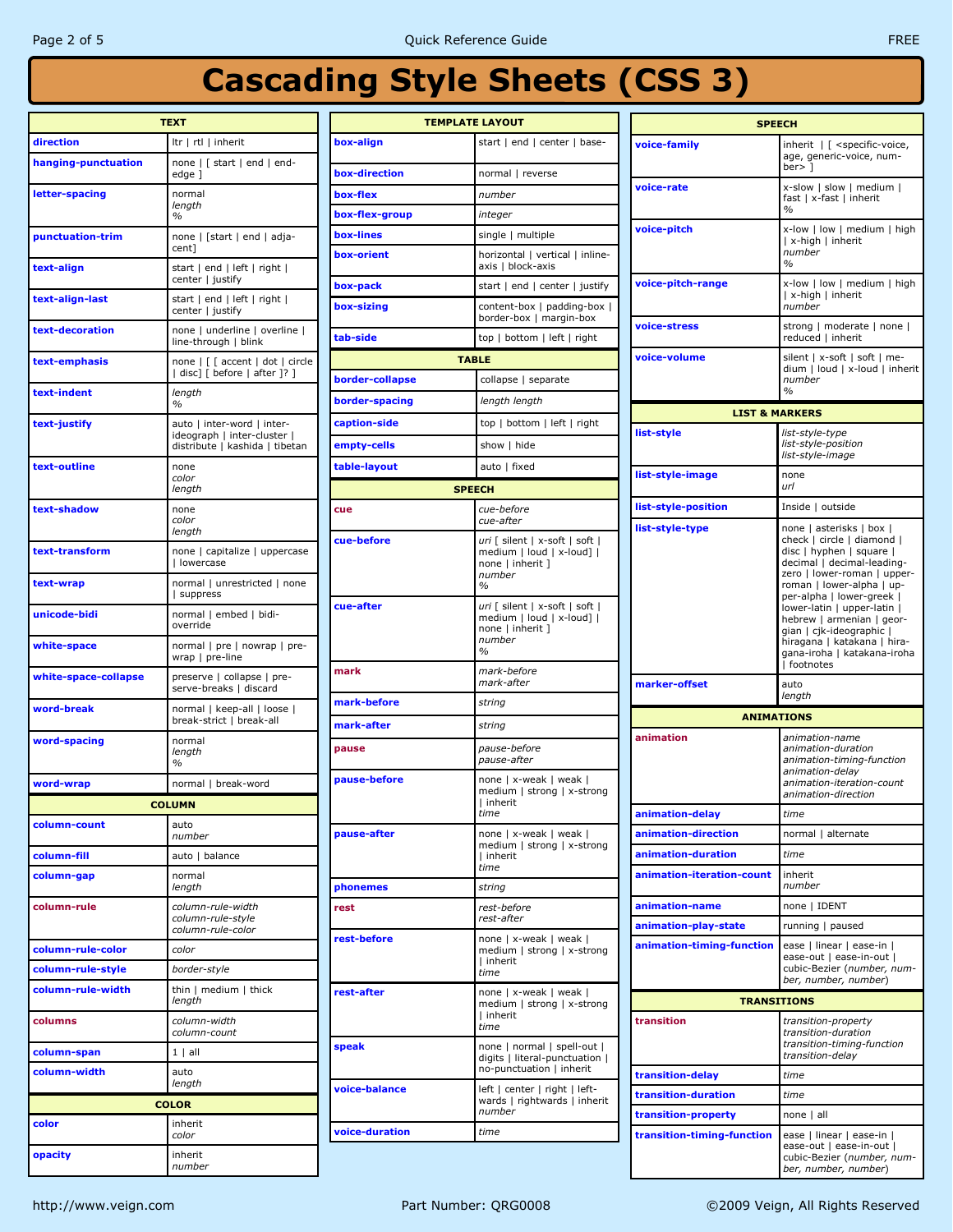| <b>GRID POSITIONING</b> |                                                                                                                      | <b>GENERATED CONTENT</b>            |                                                                                                                                                                                              | <b>LINE BOX</b>                |                                                                                                 |  |
|-------------------------|----------------------------------------------------------------------------------------------------------------------|-------------------------------------|----------------------------------------------------------------------------------------------------------------------------------------------------------------------------------------------|--------------------------------|-------------------------------------------------------------------------------------------------|--|
| grid-columns            | none   inherit<br>[ length percentage relative<br>length 1                                                           | hyphenate-after<br>hyphenate-before | auto<br>integer<br>auto                                                                                                                                                                      | line-height                    | normal<br>number<br>length                                                                      |  |
| grid-rows               | none   inherit<br>[ length percentage relative                                                                       |                                     | integer                                                                                                                                                                                      | line-stacking                  | $\%$<br>line-stacking-strategy                                                                  |  |
|                         | length 1<br><b>OUTLINE</b>                                                                                           | hyphenate-character                 | auto<br>string                                                                                                                                                                               |                                | line-stacking-ruby<br>line-stacking-shift                                                       |  |
| outline                 | outline-color<br>outline-style                                                                                       | hyphenate-lines                     | no-limit<br>integer                                                                                                                                                                          | line-stacking-strategy         | inline-line-height   block-<br>line-height   max-height  <br>grid-height                        |  |
|                         | outline-width                                                                                                        | hyphenate-resource                  | none<br>uri                                                                                                                                                                                  | line-stacking-ruby             | exclude-ruby   include-ruby                                                                     |  |
| outline-color           | color<br>invert                                                                                                      | hyphens                             | none   manual   auto                                                                                                                                                                         | line-stacking-shift            | consider-shifts   disregard-                                                                    |  |
| outline-offset          | inherit<br>length                                                                                                    | image-resolution                    | normal   auto<br>dpi                                                                                                                                                                         | text-height                    | shifts<br>auto   font-size   text-size                                                          |  |
| outline-style           | None   dotted   dashed                                                                                               | marks                               | [ crop    cross ]   none                                                                                                                                                                     |                                | max-size                                                                                        |  |
|                         | solid   double   groove  <br>ridge   inset   outset                                                                  | move-to                             | normal   here<br>identifier                                                                                                                                                                  | vertical-align                 | Baseline   sub   super   top<br>  text-top   middle   bottom<br>text-bottom                     |  |
| outline-width           | thin   medium   thick<br>length                                                                                      | page-policy                         | start   first   last                                                                                                                                                                         |                                | length<br>$\%$                                                                                  |  |
|                         | <b>3D / 2D TRANSFORM</b>                                                                                             | quotes                              | none<br>string string string string                                                                                                                                                          |                                | <b>HYPERLINK</b>                                                                                |  |
| backface-visibility     | visible   hidden                                                                                                     | string-set                          | identifier                                                                                                                                                                                   | target                         | target-name                                                                                     |  |
| perspective             | none<br>number                                                                                                       | text-replace                        | content-list<br>none                                                                                                                                                                         |                                | target-new<br>target-position                                                                   |  |
| perspective-origin      | $\int \int \int$ percentage>  <br><length>   left   center  </length>                                                |                                     | [ <string> <string>]+</string></string>                                                                                                                                                      | target-name                    | current   root   parent   new<br>  modal<br>string                                              |  |
|                         | right $1/$ < percentage > $ $<br><length>   top   center  </length>                                                  | alignment-adjust                    | <b>LINE BOX</b>                                                                                                                                                                              | target-new                     | window I tab I none                                                                             |  |
|                         | bottom $7$ ? $7$ < length > $7$  <br>$\int \int \int$ left   center   right $\int$   <br>[ top   center   bottom ] ] |                                     | auto   baseline   before-<br>edge   text-before-edge  <br>middle   central   after-edge<br>  text-after-edge   ideo-<br>graphic   alphabetic   hang-<br>ing   mathematical<br>length<br>$\%$ | target-position                | above   behind   front  <br>back                                                                |  |
|                         | $<$ length $>$ 1                                                                                                     |                                     |                                                                                                                                                                                              | <b>POSITIONING</b>             |                                                                                                 |  |
| transform               | none   matrix   matrix3d  <br>translate3d   translateX                                                               |                                     |                                                                                                                                                                                              | bottom                         | auto                                                                                            |  |
|                         | translateY   translateZ  <br>scale   scale3d   scaleX                                                                |                                     |                                                                                                                                                                                              |                                | $\%$<br>length                                                                                  |  |
|                         | scaleY   scaleZ   rotate  <br>rotate3d   rotateX   rotateY<br>  rotateZ   skewX   skewY                              | alignment-baseline                  | baseline   use-script   be-<br>fore-edge   text-before-<br>edge   after-edge   text-                                                                                                         | clip                           | shape<br>auto                                                                                   |  |
| transform-origin        | skew   perspective<br>$\int \int \int$ < percentage>                                                                 |                                     | after-edge   central   middle<br>  ideographic   alphabetic  <br>hanging   mathematical                                                                                                      | left                           | auto<br>%                                                                                       |  |
|                         | <length>   left   center  <br/>right <i>] [ <percentage></percentage></i>  </length>                                 | baseline-shift                      | baseline   sub   super<br>length<br>$\%$                                                                                                                                                     | position                       | length<br>static   relative   absolute                                                          |  |
|                         | <length>   top   center  <br/>bottom <math>7</math>? <math>7</math> &lt; length &gt; <math>7</math>  </length>       |                                     |                                                                                                                                                                                              |                                | fixed                                                                                           |  |
|                         | $\int \int \int$ left   center   right $\int$   <br>$[$ top $]$ center $]$ bottom $]$ $]$<br>$<$ length $>$ 1        | dominant-baseline                   | auto   use-script   no-<br>change   reset-size   alpha-                                                                                                                                      | right                          | auto<br>$\%$<br>length                                                                          |  |
| transform-style         | flat   preserve-3d                                                                                                   |                                     | betic   hanging   ideo-<br>graphic   mathematical                                                                                                                                            | top                            | auto                                                                                            |  |
|                         | <b>GENERATED CONTENT</b>                                                                                             |                                     | central   middle   text-after-<br>edge   text-before-edge                                                                                                                                    |                                | $\%$<br>length                                                                                  |  |
| bookmark-label          | content                                                                                                              | drop-initial-after-align            | alignment-baseline                                                                                                                                                                           | z-index                        | auto                                                                                            |  |
|                         | attr<br>string                                                                                                       | drop-initial-after-adjust           | central   middle   after-edge<br>  text-after-edge   ideo-                                                                                                                                   |                                | number                                                                                          |  |
| bookmark-level          | none                                                                                                                 |                                     | graphic   alphabetic                                                                                                                                                                         | <b>RUBY</b>                    |                                                                                                 |  |
| bookmark-target         | integer<br>self                                                                                                      |                                     | mathematical<br>length<br>$\%$                                                                                                                                                               | ruby-align                     | auto   start   left   center  <br>end   right   distribute-letter<br>  distribute-space   line- |  |
|                         | uri<br>attr                                                                                                          | drop-initial-before-align           | caps-height                                                                                                                                                                                  |                                | edge                                                                                            |  |
| border-length           | auto<br>length                                                                                                       | drop-initial-before-adjust          | alignment-baseline<br>before-edge   text-before-                                                                                                                                             | ruby-overhang<br>ruby-position | auto   start   end   none<br>before   after   right   inline                                    |  |
| content                 | normal   none   inhibit<br>uri                                                                                       |                                     | edge   central   middle  <br>hanging   mathematical<br>length                                                                                                                                | ruby-span                      | $attr(x)$   none                                                                                |  |
| counter-increment       | none<br>identifier number                                                                                            | drop-initial-value                  | $\%$<br>initial                                                                                                                                                                              |                                |                                                                                                 |  |
| counter-reset           | none<br>identifier number                                                                                            | drop-initial-size                   | integer<br>auto                                                                                                                                                                              |                                |                                                                                                 |  |
| crop                    | auto<br>shape                                                                                                        |                                     | integer<br>%<br>line                                                                                                                                                                         |                                |                                                                                                 |  |
| display                 | normal   none   list-item                                                                                            | inline-box-align                    | initial   last                                                                                                                                                                               |                                |                                                                                                 |  |
| float-offset            | length length                                                                                                        |                                     | integer                                                                                                                                                                                      |                                |                                                                                                 |  |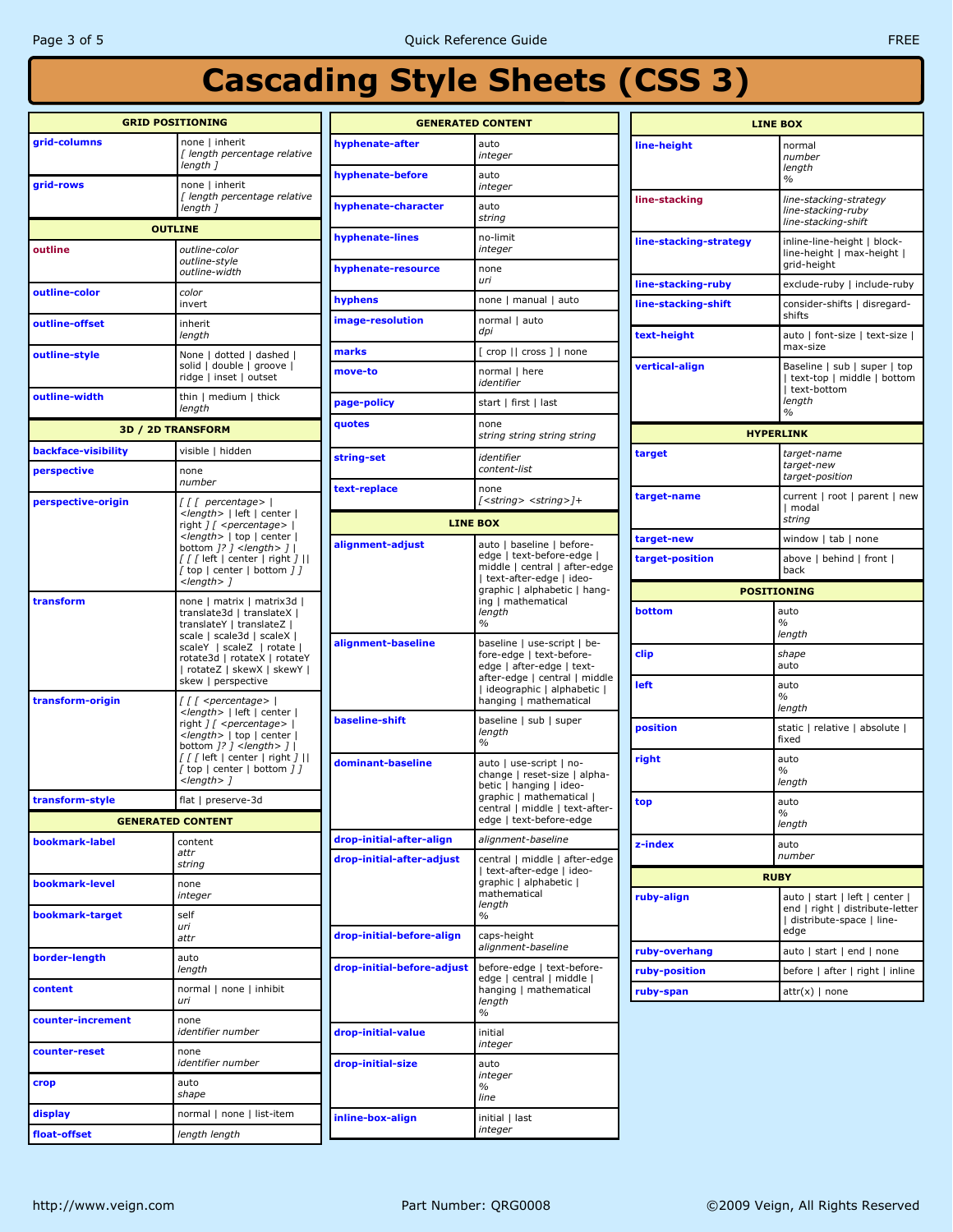| <b>PAGED MEDIA</b> |                                                                                                                                                                                                                                                                                                                                                                                |  |  |  |
|--------------------|--------------------------------------------------------------------------------------------------------------------------------------------------------------------------------------------------------------------------------------------------------------------------------------------------------------------------------------------------------------------------------|--|--|--|
| fit                | fill   hidden   meet   slice                                                                                                                                                                                                                                                                                                                                                   |  |  |  |
| fit-position       | [top   center   bottom]   <br>[left   center   right]<br>length<br>%                                                                                                                                                                                                                                                                                                           |  |  |  |
| image-orientation  | auto<br>angle                                                                                                                                                                                                                                                                                                                                                                  |  |  |  |
| orphans            | integer                                                                                                                                                                                                                                                                                                                                                                        |  |  |  |
| page               | auto<br>identifier                                                                                                                                                                                                                                                                                                                                                             |  |  |  |
| page-break-after   | auto   always   avoid   left  <br>right                                                                                                                                                                                                                                                                                                                                        |  |  |  |
| page-break-before  | auto   always   avoid   left  <br>right                                                                                                                                                                                                                                                                                                                                        |  |  |  |
| page-break-inside  | auto   avoid                                                                                                                                                                                                                                                                                                                                                                   |  |  |  |
| size               | auto   landscape   portrait<br>length                                                                                                                                                                                                                                                                                                                                          |  |  |  |
| windows            | integer                                                                                                                                                                                                                                                                                                                                                                        |  |  |  |
| UI                 |                                                                                                                                                                                                                                                                                                                                                                                |  |  |  |
| appearance         | normal   inherit   [icon  <br>window   desktop   work-<br>space   document   tooltip  <br>dialog   button   push-<br>button   hyperlink   radio-<br>button   checkbox   menu-<br>item   tab   menu  <br>menubar   pull-down-menu<br>  pop-up-menu   list-menu  <br>radio-group   checkbox-<br>group   outline-tree   range<br>  field   combo-box   signa-<br>ture   password] |  |  |  |
| cursor             | auto   crosshair   default  <br>pointer   move   e-resize  <br>ne-resize   nw-resize   n-<br>resize   se-resize   sw-resize<br>  s-resize   w-resize   text  <br>wait   help<br>url                                                                                                                                                                                            |  |  |  |
| icon               | auto   inherit<br>url                                                                                                                                                                                                                                                                                                                                                          |  |  |  |
| nav-index          | auto   inherit<br>number                                                                                                                                                                                                                                                                                                                                                       |  |  |  |
| nav-up             | auto   inherit<br><id> [ current   root  <br/><target-name>]</target-name></id>                                                                                                                                                                                                                                                                                                |  |  |  |
| nav-right          | auto   inherit<br><id> [ current   root  <br/><target-name> ]</target-name></id>                                                                                                                                                                                                                                                                                               |  |  |  |
| nav-down           | auto   inherit<br>$\langle id \rangle$ [ current   root  <br><target-name> ]</target-name>                                                                                                                                                                                                                                                                                     |  |  |  |
| nav-left           | auto   inherit<br><id> [ current   root  <br/><target-name> ]</target-name></id>                                                                                                                                                                                                                                                                                               |  |  |  |
| resize             | none   both   horizontal  <br>vertical   inherit                                                                                                                                                                                                                                                                                                                               |  |  |  |

- Values in italics are place holders for an actual value (like 1px, 1em, 1%), values in normal text are values that can be used as the actual value
- CSS Properties in Dark Red are shorthand properties and each value must be defined. The exception is where the property can define from one to four of the sides of a box element property (Top-Right-Bottom-Left) - i.e. border-width